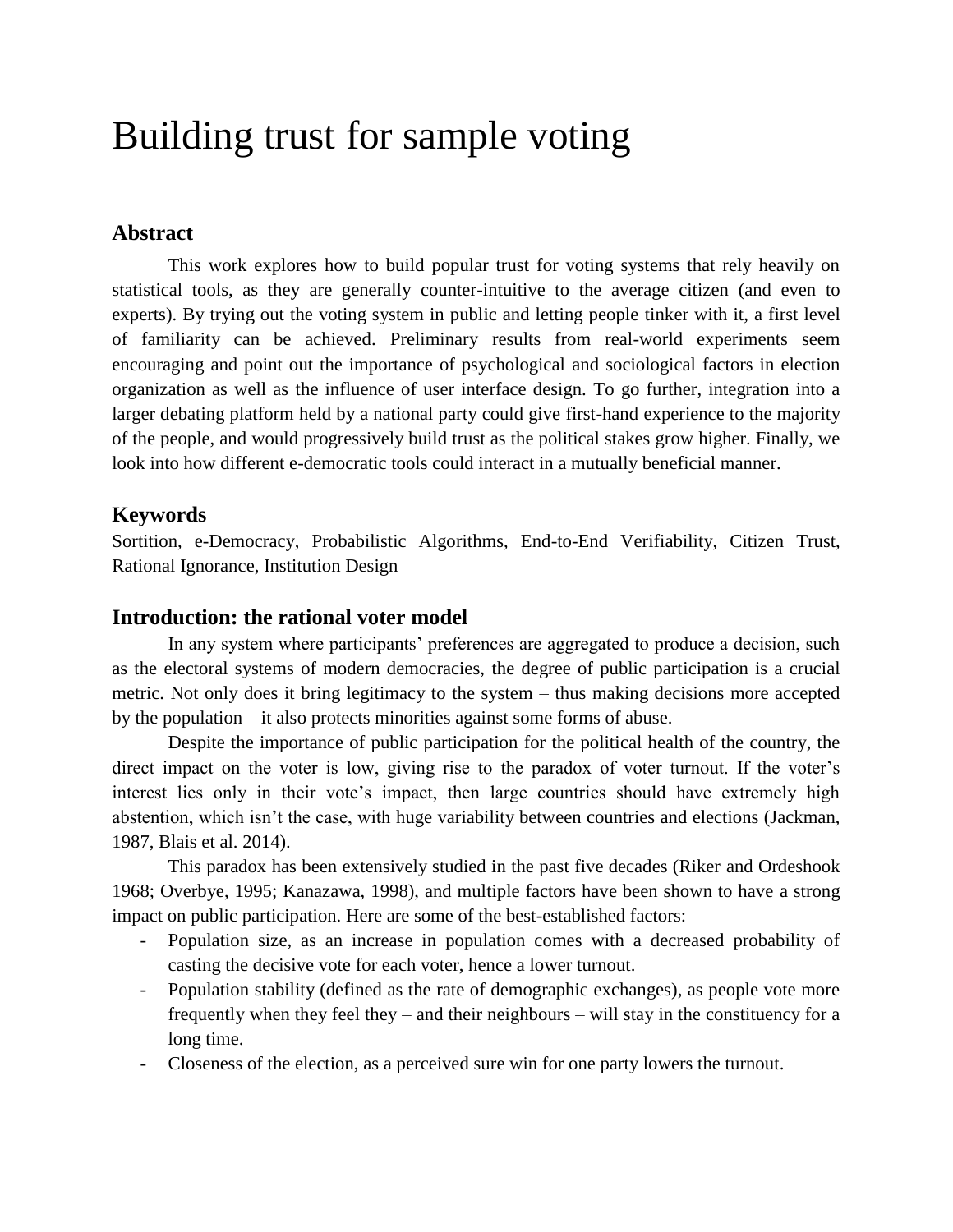- Whether the vote is mandatory or not, with a fine in case of abstention (although the fine is not enough to explain the magnitude of the effect, and social costs also factor in).

Many different models have been developed (Grofman, 1993; Bendor, Diermeier, and Ting, 2003) to explain the discrepancies between the original model and the observed variability of behaviour, by incorporating risk aversion, externalities such as social costs, or by proposing information asymmetry (Geys, 2006).

Moreover, the voters are often accused  $-$  legitimately  $-$  of being ignorant of the main issues at stake (Congleton, 2001), which can be explained using the same analyses, under the term of rational ignorance (Downs, 1957; Martinelli, 2006). Under this model, if the expected effect of each person's vote on an issue goes down, while the cost of acquiring expertise on an issue stays constant, the proportion of knowledgeable voters will go down. As a consequence, this imposes an externality on the knowledgeable voters as it further diminishes the effect of their own vote (Großer & Seebauer, 2016), which in turn lowers the interest in getting more information. In such cases, mandatory voting can in fact make matters worse.

Combining the different effects mentioned, we realize that large-scale democratic procedures are replete with adverse incentives, and leaving voters in direct control of policy has been decried as a suicidal move for any state for more than two centuries – Sieyès (1789), in the morrow of the French Revolution, stated that the average citizen's lack of education and time doesn't prevent him<sup>1</sup> from choosing a representative, but that he shouldn't concern himself with matters of state as it would lead to chaos. That was already an echo of Montesquieu (1748), for whom choosing the best suited for government was a task fit for the general population, unlike lawmaking which should be left to those in the government.

Thus, only two possibilities have been in the mainstream public discourse since the middle of the 18th century: direct democracies with uninformed voters, inefficient on a scale larger than a city-state, and "representative" democracies, where a small set of individuals – the best among their peers – are in power. This set of individuals was initially composed of the aristocracy, but the idea is still very present, with the system known now as technocracy, rule by the experts.

Despite the obvious problems with direct democracies, representative systems are increasingly criticized for putting the interests of the few ahead of those of the many (Gilens, 2014; Salamon, 1977), and calls for more direct forms of representation are heard in most western democracies (L'Observatoire de la Démocratie, 2016). Moreover, their proponents – such as the Five Star Movement in Italy (Five Stars, 2017) – are faring better and better in national elections. New institutions, like the Public Opinion Platform (Public Opinion Platform, 2017) are also being proposed and gaining visibility. To avoid the pitfalls of large-scale decisionmaking, some of those institutions are re-introducing the old method of random selection among the general population, or sampling. This method was prevalent in Antiquity, especially in the Greek city-states (Rackham, 1959), as well as during the middle ages in the Italian republics (Da

 $\overline{a}$ 

<sup>&</sup>lt;sup>1</sup> Sieyès, unlike his contemporaries Condorcet and Olympe de Gouges, was opposed to granting women full citizen's rights.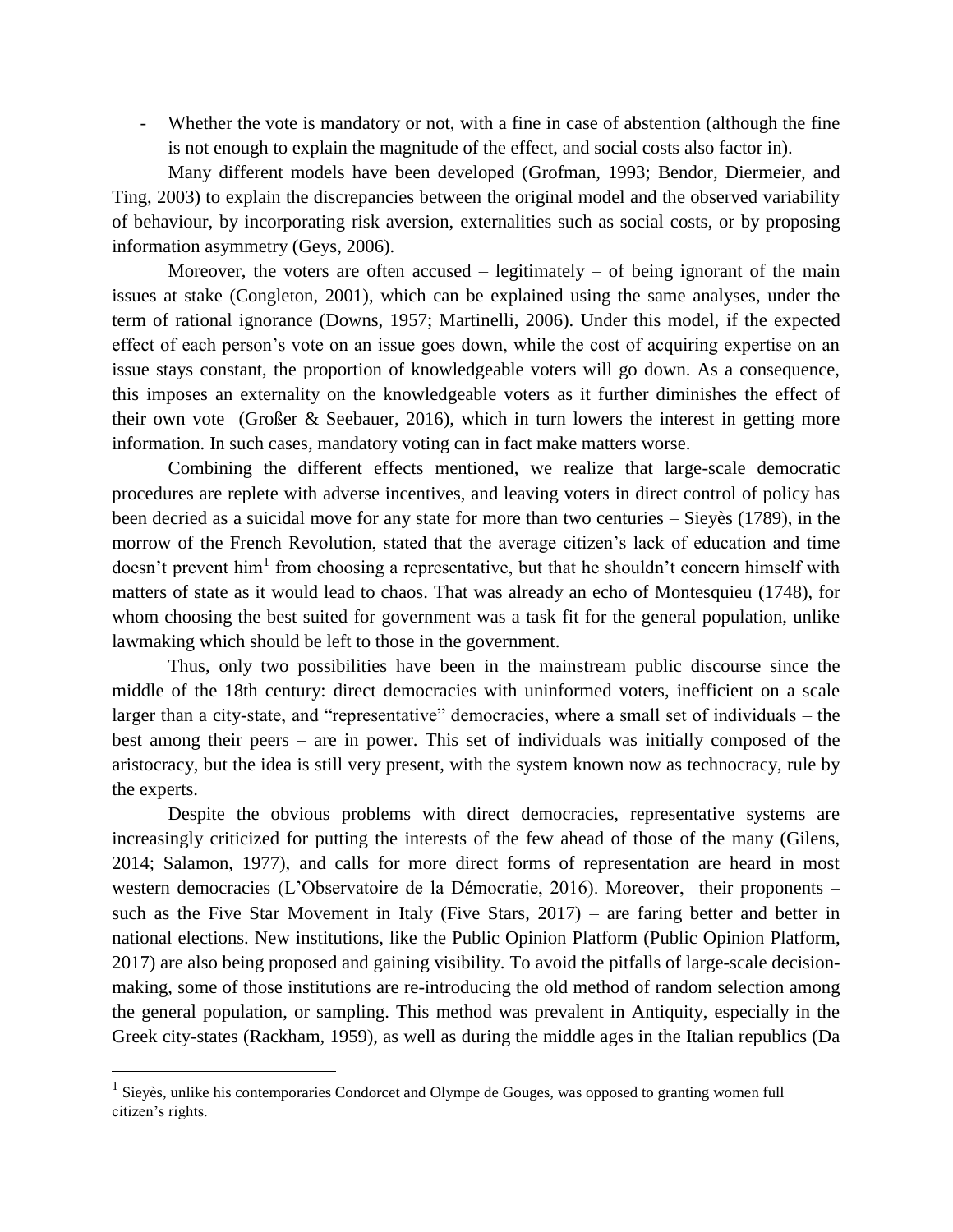Canal, 1275). Since then, it has progressively disappeared, and the only testament to its history is in citizen juries – which are also being phased out in many countries (Sparks and Butts, 2006).

Sampling combines the main advantage of direct democracy – that the interests of both the general population and the decision-makers are aligned – with the efficiency and expertise of technocracy. However, sampling naively – such as with a simple public lottery – would create more problems than it would solve. Thus, the new institutions appearing today need new tools to handle registration, discussion, drafting of legislation and voting when necessary, as well as to help organize public meetings.

Recent advances in cryptography are a first step in this direction, and allow for secure sampling, end-to-end verifiable voting, and even a combination of those in the case of Random-Sample Voting (Chaum 2017). However, all those advances rely both on randomness and on advanced cryptography, and the inner workings of the system, although public, are generally not considered accessible to the common citizen.

Although the security and representativeness of such systems are both proved mathematically, most people wouldn't be ready to trust it for important decisions, as its legitimacy is not established. The goal of this research is to see how to establish a popular appeal for voting systems that use randomness, and how to prove their legitimacy to voters. Moreover, we seek to study how an ecosystem combining those tools with new institutions like the Public Opinion Platform (POP, 2017) could appear and form mutually beneficial relationships between its actors.

## **Benefits of sampling**

As stated earlier, sampling combines the positive features of direct democracy and technocracy. Its main advantages are as follows (in a context where it could be used to vote on legislative proposals, although there are other possibilities):

- **Expertise**. The set of decision-makers is reduced, meaning that each individual voice has a lot of importance, and all voters have a lot more power. This translates into betterinformed voters who spend more time on issues and are less vulnerable to propaganda. Moreover, as independent samples can be taken for each different decision to make, the task is distributed among the general population, reducing individual loads. This is to contrast with professional parliamentarians, who sometimes admit that they rarely have the time to read legislative proposals before voting on them (Dosière, 2014).
- **Efficiency**. As the set of decision-makers is of a reduced size, the time needed to reach a conclusion can be shortened, while countering the accusations of skipping a public debate (as the decision-makers are representative members of the public). This compounds with the fact that a sample can be devoted to a single decision, instead of having one set of people that needs to take all the decisions.
- **Protection of minorities as well as the majority**. A problem that has appeared in multiple democracies is that of a vocal minority oppressing a smaller minority (as well as the uncaring majority, to a lesser extent) while the general population does not intervene.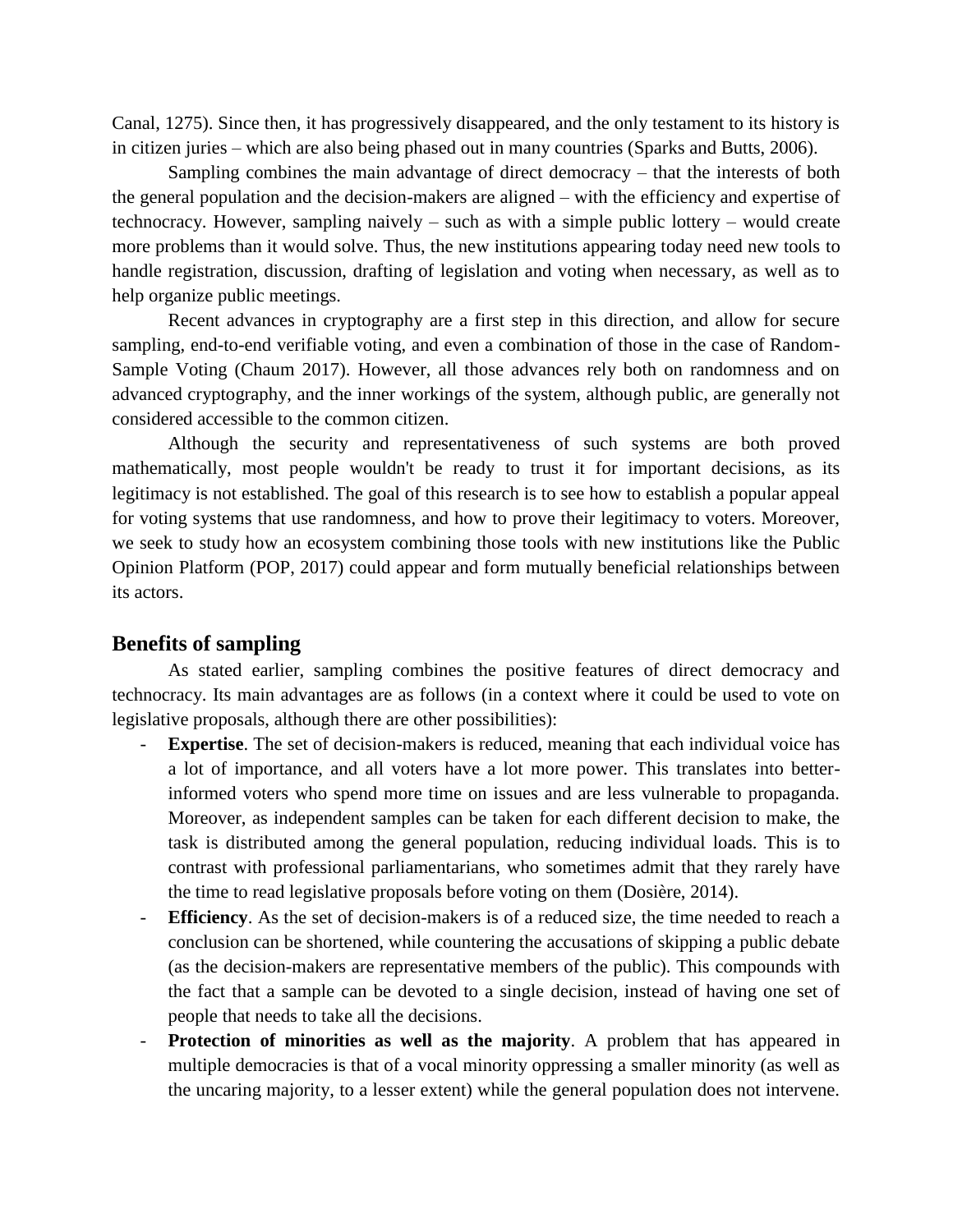This happens because certain groups take political decisions based on a single issue, and have extremely high participation rates when it comes to legislation going against their core beliefs. Politicians then have a strong incentive to tolerate – and even defend – those beliefs, under penalty of having a strong disadvantage in local elections, which means that there can be a rift between the opinions of the general population and those of the elected officials. For an example of this effect, one can look at devout catholics and abortion in both Northern Ireland and the Republic of Ireland – where abortions are illegal unless in case of deadly risk to the mother – where between 60% and 80% of the population has been in favor of reforms since the 1990s (Bouclin 2002; Millward Brown, 2016), whereas a strong majority in parliament had been opposed to reforms until very recently.

Alignment of interests. The main selling point of these systems is that there is no technocratic class of people set apart from the rest of society. If the sample is representative of society in its entirety, its interests are entirely aligned with those of society. However, this is only true if the sample corresponds to a faithful snapshot of the entire society. This is the first point that we must prove before going further.

## **Sampling from a mathematical standpoint**

To prove that the interests of a sample are indeed aligned with those of society at large, we must prove that the whole range of opinions held inside the sample corresponds (within a small bound) to that of society, with similar support for the same ideas. To do this, we first need to recall a standard theorem on probabilities:

# **Theorem 1 (Chernoff)**

Let  $\square = \frac{1}{\square}$  $\frac{1}{n} \sum_{i=1}^{n}$   $\Box$  *where*  $\Box$   $\Box$  *= 1 with probability p and 0 otherwise, and where all the*  $\Box$  *are independent. Then* 

$$
Pr(\square \geq (l + \square) \square) \leq \square^{\frac{-\square^2}{2+\square} \square} \text{ and }
$$
  

$$
Pr(\square \leq (l - \square) \square) \leq \square^{\frac{-\square^2}{2}\square}.
$$

This means that the probability that a set of n independent experiments diverges from its expected value by a constant multiplicative factor is exponentially small in n. The proof can be found in Mitzenmacher and Upfal (2005).

In its current state, however, the theorem does not directly apply to the problem at hand, and we need a corollary that can handle populations instead of random variables. Let M be a set of m individuals among a population of size n. Let's now take a sample S of size k uniformly at random, and look at the k' individuals in  $\Box \cap \Box$ . Let  $\delta < I$ .

*.*

#### **Corollary A of Theorem 1**

With probability at least 
$$
1 - \square^{\frac{-\square^2}{3}} \square^{\frac{(\square - \square)}{\square}},
$$
  
\n
$$
(1 - \square)^{\frac{\square}{\square}} \leq \frac{\square'}{\square} \leq (1 + \square)^{\frac{\square}{\square}}
$$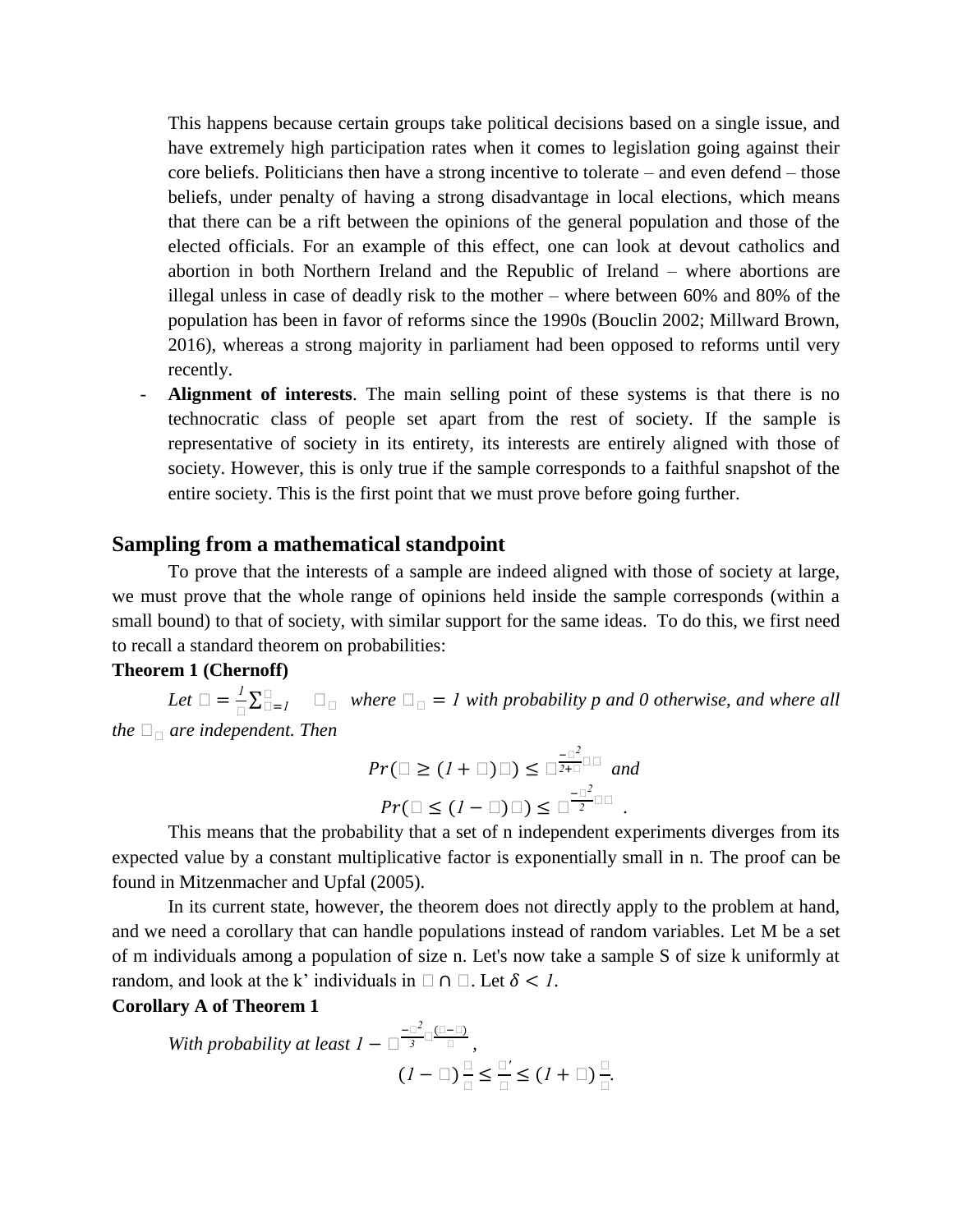The proof is easy, and goes by simply adapting the original proof and bounding the individual probabilities of each member getting into the sample – varying from  $\frac{\Box - \Box + I}{\Box}$  to  $\frac{\Box}{\Box - \Box}$ <u>–−−+1</u> This establishes the representativeness of any uniform sample of a population  $-$  as long as it is large enough, with 10 000 members being enough in practice.

This seems contradictory with common experience of political polling, where even with large sample sizes the error rates remain high (Desart & Holbrook, 2003), and where the average predictive ability of most electoral polls stagnates around 80%. This is the crucial difference between the accuracy of polling (where people are asked their opinions), and the representativeness of a sample. Because of nonresponse bias, even a strong representative sample can end up with a high error rate if the response rate differs greatly in a way correlated with the answers to the question – such as in the 1936 Literary Digest election poll which had a 19 point error with a sample of 2.6 million people, more than 5% of all voters. Despite improved quota methods, this effect has steadily increased in magnitude over time (Kohut et al., 2012; Zukin 2015), as response rates that were initially higher than 60% dropped progressively, first to 36% in the late 90s, and and then below 10% in most western countries nowadays.

Thus, despite the strong mathematical support for its representativeness, a sample will take the same decision as the general population only when abstention is low. According to the rational voter model, this should happen when each voter's choice has increased weight, which is exactly the kind of framework we are using. Altogether, this means that sampling, when used for direct control of legislative procedures – or at least in cases where each vote has a significant effect – could have all the advantages mentioned previously, including the alignment of interests. However, the very fact that each vote really counts gives rise to some complications.

## **Vulnerabilities of a sample**

Sampling, when performed naively, has two main vulnerabilities that should be addressed. The two risks are the sample not being representative of the general population, and the sample being influenced by outside forces.

If a sample is taken uniformly at random, we have just proved that it is mathematically representative. The problem lies in proving the fact that it was taken uniformly at random. In the past, mechanical lotteries have been used for this purpose (such as the *kleroteria* in Ancient Athens), but modern technology makes it harder to trust such a machine, especially on a large scale. To guarantee the legitimacy of the decision taken, some procedure must be in place to prove that the sampling was fair, and that every citizen had an equal probability of being a member of the sample.

The second problem is directly linked to the superior power held by participants in a vote, as there are fewer of them. This raises the possibility of corruption, as with any reduced set of people holding a lot of power. Even in usual elections, votes are sometimes bought, for prices generally lower than 50 US\$, mostly in South-East Asia and Latin America (Bouton et al., 2015) with the prevalence globally diminishing as GDP per capita increases. Lobbying and campaigning costs for major elections in OECD countries end up in the same order of magnitude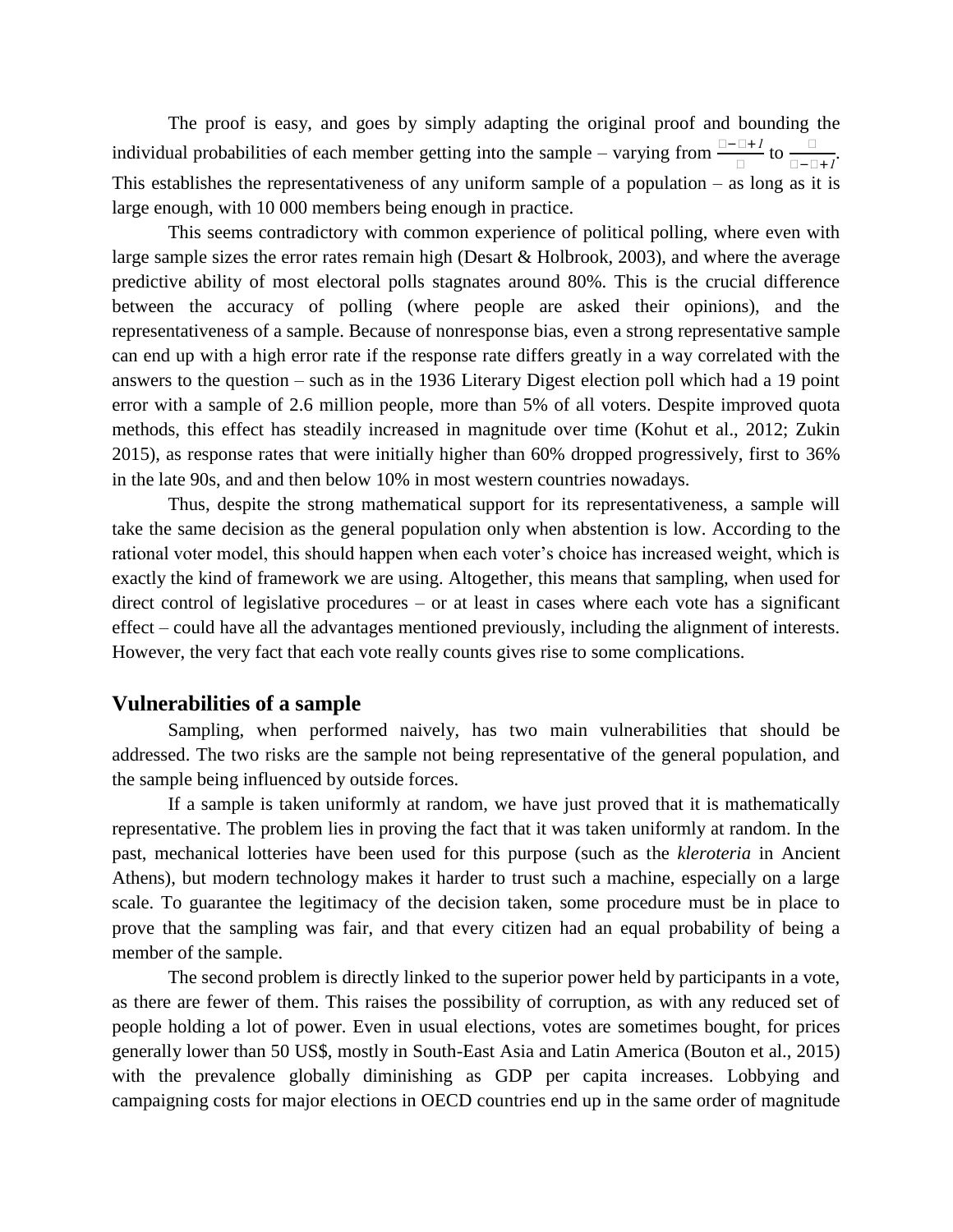(around 54\$ per US voter in the 2016 election). As a sample should generally take less than 1% of a population (and ideally, less than 0.1% in populous countries), buying votes becomes not only feasible but also cost-efficient. Moreover, even among an incorruptible population, coercion is still imaginable.

There are three different ways to prevent undue influences on the sample. The first one is by having strict and complete monitoring of its members during the whole voting period, which is increasingly difficult, not to mention that the surveillance apparatus itself could be used by its controllers to influence the members of the sample. The second one was used by the Athenians, and consists in isolating the members entirely from the moment they are chosen to the moment they take a decision, which was already logistically complex at the time, and impossible today – especially if we want them to spend more than a few hours thinking about the decision.

The last one is by enforcing the anonymity of the members of the sample. For example, one could draw the lots secretly and only inform the members, which would prevent lobbyists from contacting them. However, that just changes the onus of corruption, and members of the sample could contact lobbyists themselves to see how much they could gain by selling their vote. Therefore, we need a stronger version of anonymity where even members of the sample can't prove their own status.

## **Random-Sample Voting**

To address both of those constraints, a voting protocol called Random-Sample Voting (RSV) was developed over the past few years by David Chaum and the RSV Project (Chaum, 2017). It features end-to-end verification and integrates voting with the sortition of a reduced voter pool from the general electorate. As such, the result of a vote cannot be modified through hacking – as there are public audits and a paper trail – and it is hard to force a denial of service as it handles long voting periods, which are too costly for polling place voting. Moreover, as with all sortition-based systems, it is possible to have very frequent votes – each on an independently generated sample – to guarantee a representative opinion while limiting voter fatigue.

The user experience is relatively simple: using the complete list of eligible voters, public random bits are used to draw a reduced group of random citizens whose identities are kept secret. Every member of this reduced voting pool receives one ballot with a secret ID and four voting codes (two for YES, two for NO). The members of the voting pool then go to the voting website, input their ID and one of the two vote-codes corresponding to their choice. They can also give this ID and one code to a third party to securely vote for them (without knowing what they voted for), and check afterwards that this was performed accurately. This means that the voting part can be done over any medium: online, by phone, by mail, or by asking your neighbour, negating the usual problems with online systems.

## **Corruption and decoys**

RSV overcomes the first vulnerability mentioned by publishing an encrypted list of all citizens in a given order first and drawing public random bits afterwards – corresponding to a set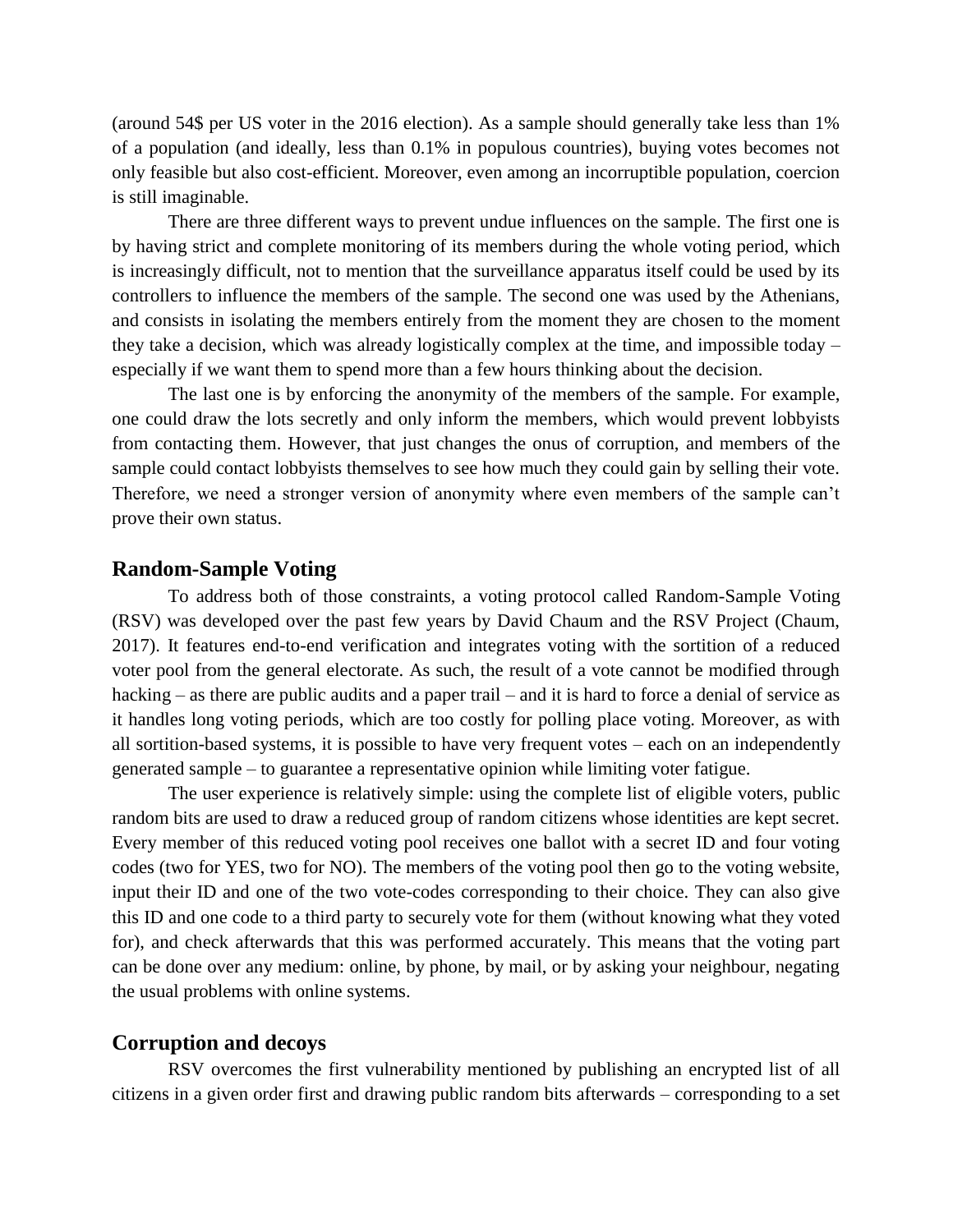of numbers, hence a set of citizens. The random bits come from a source that is impossible to manipulate (such as entropy from a stock exchange), with a simple algorithm that is visible and computable by everyone. This allows all citizens (and external observers) to check that the sample was drawn uniformly at random, with every citizen getting the same chance.

Although the voters are drawn publicly, the encrypted nature of the table means that only the organisers can initially find out who gets a ballot – the key being revealed after the vote. The anonymity is hence not perfect because:

- Some people know which citizens get a ballot, and
- Ballot owners can just go see lobbyists and sell their ballots.

To prevent the first one, an automated system can be used, and letters could be sent automatically to all citizens (or simply an added sheet in their yearly tax forms, informing them of whether or not they were selected in a sample). Moreover, control systems limiting administrative access to part of the database are also possible.

To prevent people from selling their ballots, *decoy ballots* can be added to the protocol. Those are identical in all features to a real one except for the fact that their votes are not counted in the final tally. By authorizing all citizens to ask for such a ballot and receive one at will, the vote-buying market is saturated by worthless decoys (and an equilibrium point with a negligible ballot price can be forced to make sure that it is always stays inundated). This means that any citizen who has asked for a decoy will know that their ballot is a decoy (as requested), whereas a citizen who receives a ballot without having asked for a decoy will know that theirs is authentic (this can be enforced with some cryptographic tools).

Finally, despite being able to prove that each vote was counted correctly, no-one can link a specific vote to a given voter. Thus, we can avoid both corruption and coercion.

# **Trust and voting**

The protocol explained is not too complex and is strictly superior to most other voting systems (through provable security and anonymity, as well as secure proxy voting). However, it relies on three different problematic tools:

- Randomness to select the sample
- Cryptography to handle the voting
- Internet to handle the public part of the vote (although voting can be done without personal online access, by voting securely through a proxy).

Each of those represents a significant hurdle to overcome for the system to be perceived as trustworthy in the eyes of the public. For example, many random procedures are extremely counter-intuitive to humans, and convincing citizens of their correctness is an arduous task. Adding cryptography to the mix, which includes mathematics generally out of reach for most users, precludes a simple explanation. The simple fact that two different sets of codes are on each ballot and that voters are supposed to choose one and use it – which is an integral part of the security mechanism as it prevents election organisers from cheating – is by itself very confusing for voters. The use of internet is also problematic for a significant proportion of the population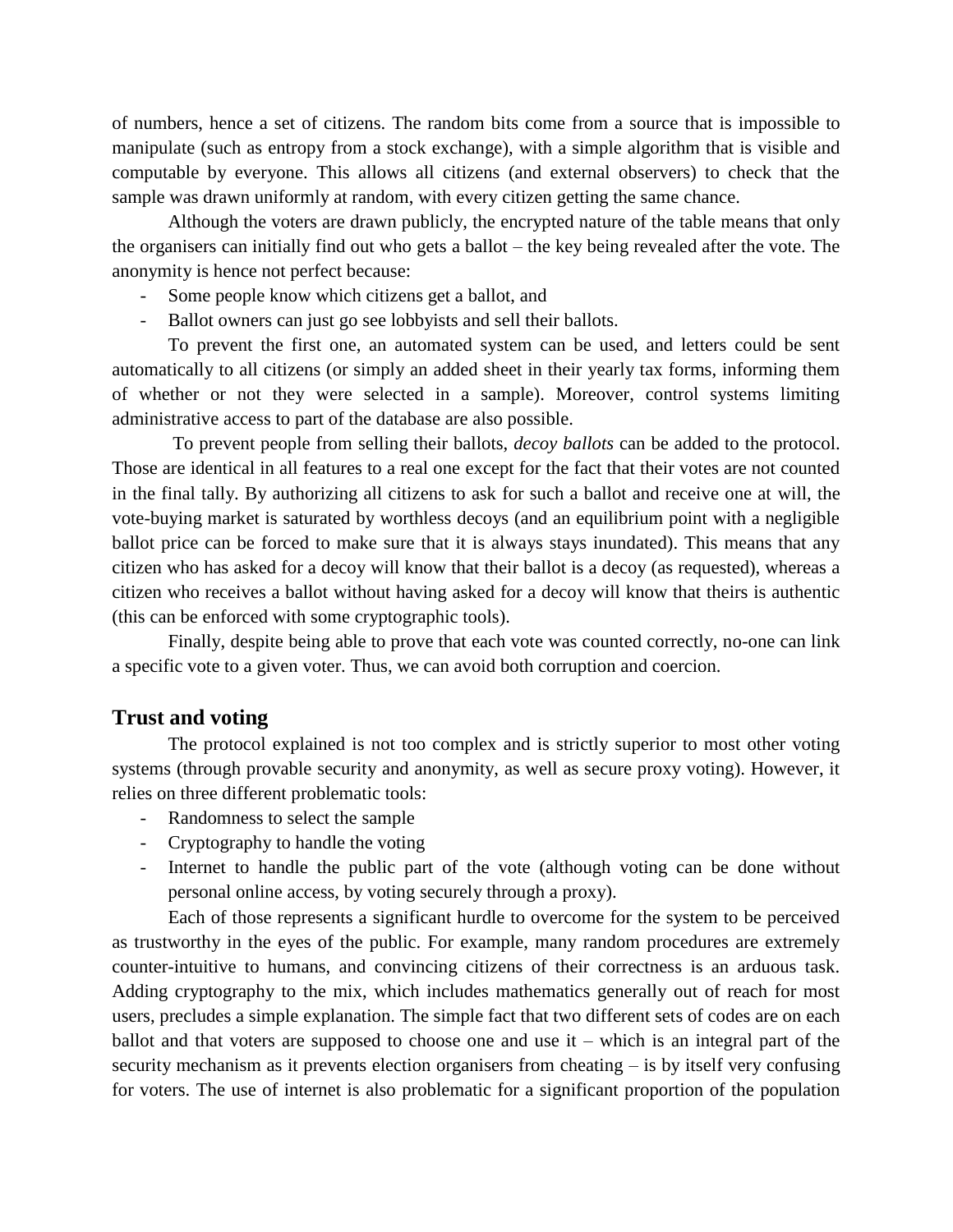who have doubts about security issues, whereas they generally do not care about those when voting with paper ballots (Riera & Cervelló, 2004).

However, as shown in by Oostveen and Van den Besselaar (2004), the actual features present in a voting system have little impact on voters' opinions and preferences, and their initial perception of the system is what matters most. Thus, particular attention has to be paid to voter psychology to maximize the probability that they trust the system.

To this end, a simple explanation – with proof – of the correctness and validity of the system are not enough. The first point that needs to be addressed is the representativeness of the sample. Most uninformed voters, when presented with systems that use sortition, are afraid of selecting a sample that entirely votes for one extreme party. To convince them of the practical impossibility of such a scenario, powerful images are needed to assuage the irrational fears that may be present.

For example, Corollary A is extremely powerful, and directly applicable, but makes no sense to the average citizen. We must then apply it to real data to make it intelligible. Moreover, we want the sample to be representative of more than a simple binary partition into those who are for or against a given piece of legislation. To this end, let's define a set P of partitions of the population into two sets  $M_i$  and  $M_i^c$ . For a sample S to be  $\delta$  – representative, we want that for each i,

$$
(1 - \delta) \frac{|M_i|}{n} \le \frac{|S \cap M_i|}{k} \le (1 + \delta) \frac{|M_i|}{n}
$$

This allows us to prove

#### **Corollary B of Theorem 1**

For any set of partitions P of size less than 5000, a sample S of size 10<sup>6</sup> is 0.005*representative with probability at least*  $1 - 10^{-21}$ *.* 

The proof goes by simply applying an union bound in conjunction with Corollary A. No explicit mention is made of the total population n in this result, which is a strong feature of the model: as population diverges towards infinity, the exact probability of error increases, but stays beneath the bound given (the variation is due to  $\frac{m-k+1}{n}$  getting closer to  $\frac{m}{n}$  for a given k).

This is still not intuitive enough for the average person as large numbers and probabilities don't speak to us intuitively. This is because, as stated in (Riera & Cervelló, 2004), people are not as interested in the security of the systems they generally use, and tend to idealize them. Even in systems considered secure, more than  $0.5\%$  of ballots – and up to  $2\%$  – are generally badly counted (Goggin, Byrne, and Gilbert, 2012). In end-to-end verifiable voting, errors should not happen, and can be accurately estimated in case of an intrusion. Together with the previous result, we can finally show

#### **Corollary C of Theorem 1**

*If we were to run an election by sampling* 10 <sup>6</sup> *people every second since the Big Bang, the probability that the margin of error – for any criterion in a set of 5000 – would be greater than for current elections is less than 0.1%.*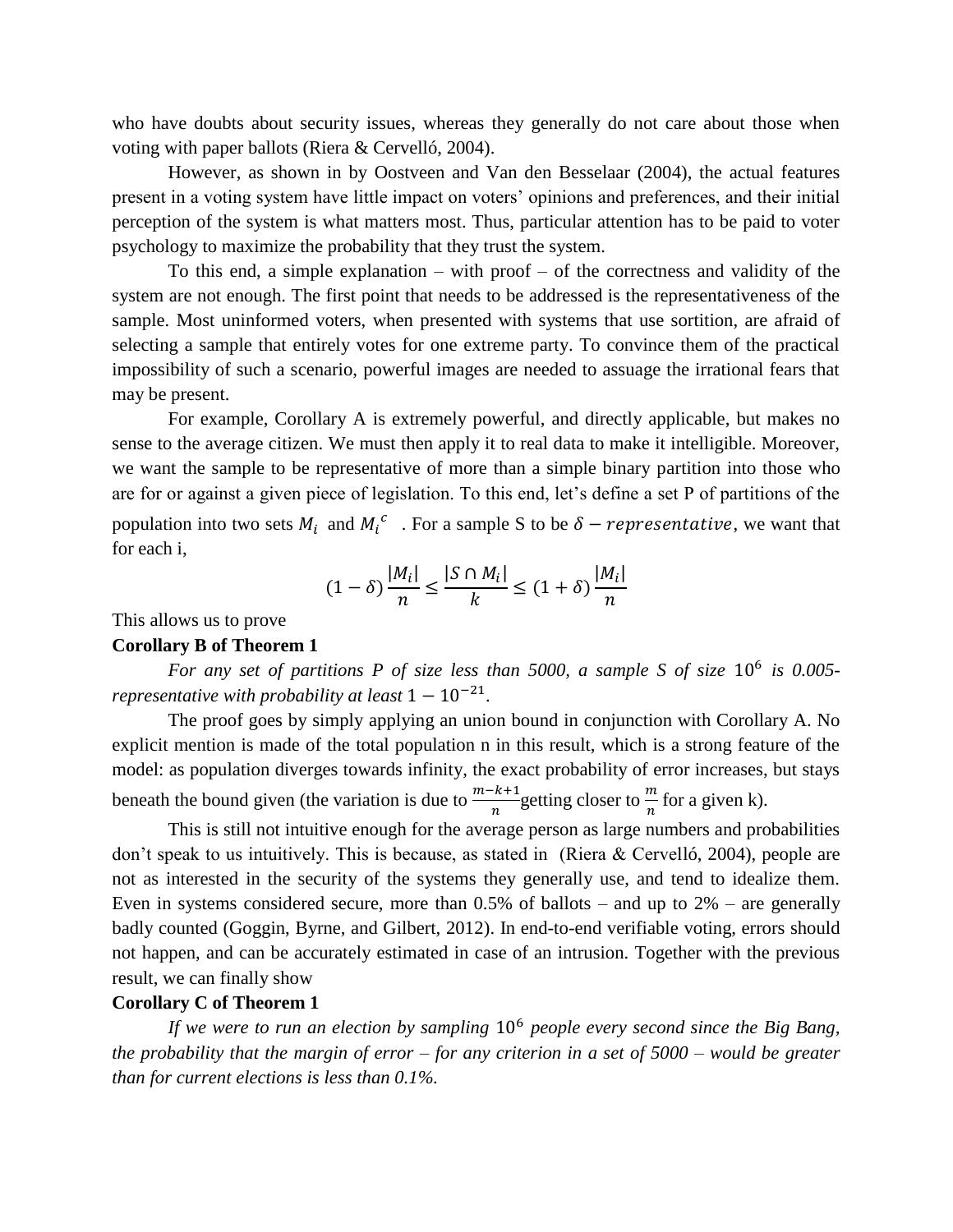With this statement, we can break the general thought pattern that current systems are secure, and give a strong argument for sampling, not by showing that it is perfect, but by showing its superiority.

However, to truly convince a human being, logical and mathematical arguments are generally not enough, and first-hand experience is preferable. For example, in the case of the Monty Hall problem, one of the textbook counter-intuitive problems in probabilities, humans who repeat the game many times tend to adopt the dominant strategy, the proportion of players going from 25% to 55% in a few dozen games under certain conditions (Petrocelli and Harris, 2011). Although this does not convince everyone (Herbranson and Schroeder, (2010); Granberg, 1999), it is still an extremely powerful tool.

Real first-hand experience is, however, hard to attain for a system that by design wants to query only a minority of the electorate – such that most people only participate every few years. To this end, we created a graphical sampling simulator that allows users to set up a fake electorate and see how RSV would perform when compared to usual voting methods (on either user-created or historic elections). This can take the form of a game where they try to find errors (and can run hundreds of samples every second while recording the error rate). The hope is that by trying it out themselves, interested citizens could get an experimental conviction of the correctness of the system, which would be more efficient than purely intellectual arguments. A beta version can be found at (website removed for anonymity reasons). As an additional feature, to guarantee the authenticity of those experiments, the code is entirely visible, open-source, and runs on the user's machine.

In parallel, RSV has also been used in real-life trials to get public feedback. The first two were at international cryptography conferences where no-one opposed its legitimacy, but where most of the reactions concerned the security (no vulnerability was found). This legitimacy was questioned in the third test, which targeted a general audience composed of non-specialists in San Sebastián, as detailed below.

#### **Experimental results**

The Global Forum on Modern Direct Democracy (Global Forum, 2016) was held in San Sebastián between the 16th and the 19th of November 2016, gathering more than 200 participants from 27 countries, including political scientists, journalists, activists, professional politicians and people from many other backgrounds. The RSV Project was officially invited to present its technology by running a public demonstration of the voting system. The first problem arose with the absence of a list of participants (or even of their expected number), which meant that we had to simulate the random drawing of the sample. We decided to do that by holding two concurrent votes on different questions: "Should voting in national elections be compulsory?" and "Should negative campaigning be prohibited?", with participants getting to vote on one of the two randomly. The process went as follows: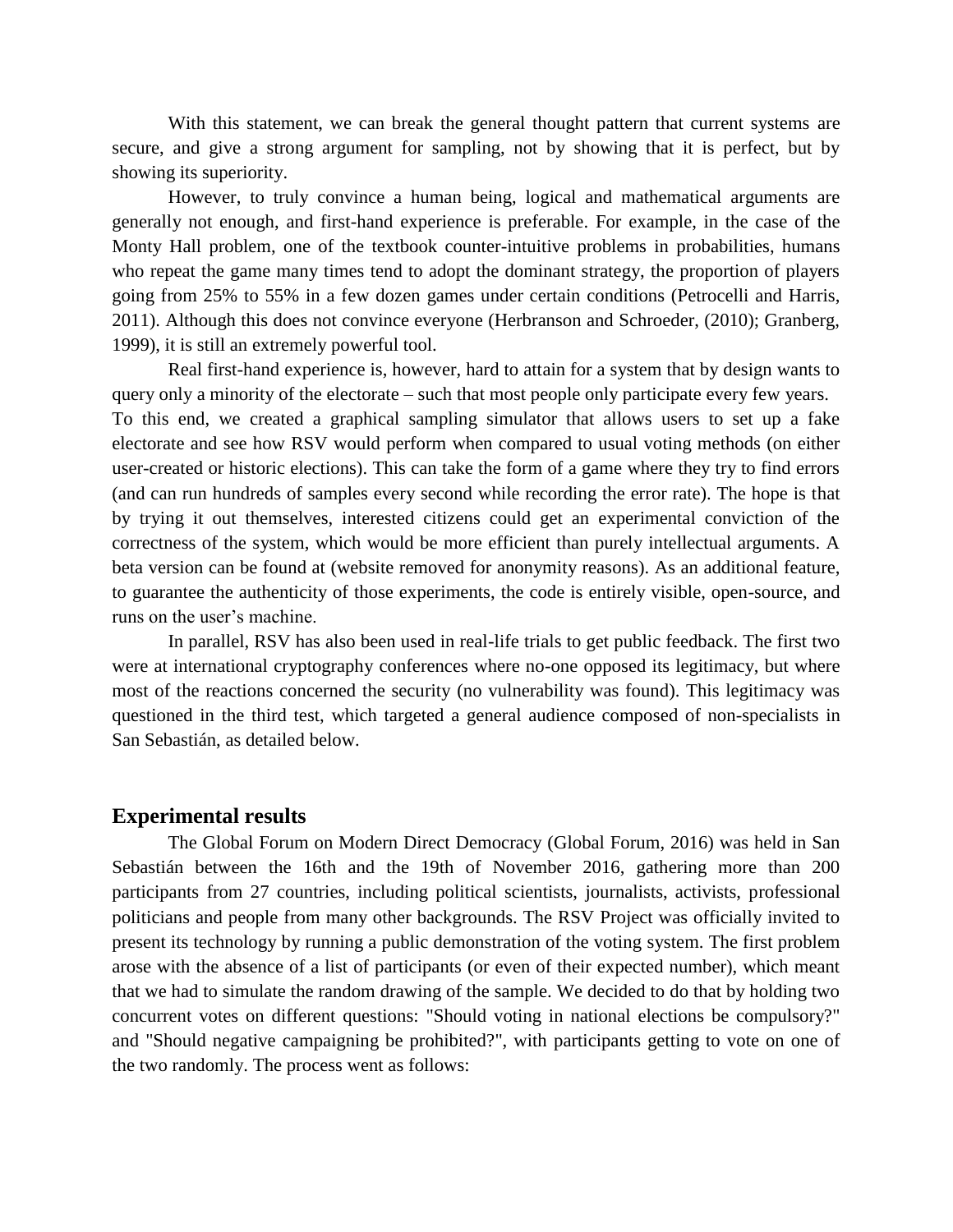- 146 ballots of each type were printed and put inside identical envelopes and then shuffled, no one knowing in the end what each envelope contained, thus simulating the random selection, and making sure that everyone had a chance to participate.
- During the introductory talk about RSV on the first day those envelopes were distributed to all the people in the room, ensuring that everyone got a ballot, but that no one knew who had what (around 130 ballots were distributed in the end because of low turnout at the conference that day).
- The polls opened at 00:00 on the night of the first talk and stayed open for nearly two days until 21:00 on the penultimate day.
- People could vote on their phones or computers and a public polling station was established for those who didn't have internet access, but they were also encouraged to vote through a third person (generally an RSV representative), to demonstrate that feature. This contributed greatly to alleviate concerns over online voting, especially when it comes to unequal access to Internet.

Two complications arose in the experiment: just before the beginning of the conference errors were found in the voting parameters – thankfully we had just enough time to change those before the daily publication of the random bits – forcing us to redraw and reprint all ballots. Another problem was that on some devices the voting interface would hide the last numbers of the input. We found a solution before the second day – which was as simple as holding one's phone horizontally – but many potential voters were confused.

Overall the process was a success as we got a lot of valuable data. Of the 130 ballots distributed, 34 were used, an abstention rate on par with previous tests. However, this time we were able to analyze the different reasons behind it by getting feedback:

- The voting site's web address written on the ballots was long and people didn't want to write a long string into the browser.
- People were mistaking 'g' and 'q' in that link, and couldn't access the voting interface.
- The secret IDs on the ballots suffered from the same problem, as they were 16 character long random strings.

Those problems, along with the interface bug, meant that many voters got frustrated and did not vote. Some were ready to try voting again after the fix was released (we recorded 6 ballots before the fix and 28 afterwards), but most had given up after the first try. Moreover, we could observe – but not measure – additional psycho-social factors: the concept of negative campaigning was foreign to people from countries where such practice is forbidden, resulting in low turnout. More importantly, the timeline of the vote was badly chosen: people did not vote on the first night as it was not urgent, and they often forgot their ballots in their rooms on the second day, meaning that a few dozen couldn't get to their codes before the deadline.

The simulator was also presented, but our preoccupation with fixing the voting system meant that little feedback was collected on it (the people who did use it generally said they were convinced, but we can't quantify this effect). During the conference someone remarked that they got a ballot for one question and were upset that they didn't get the other. They thought it would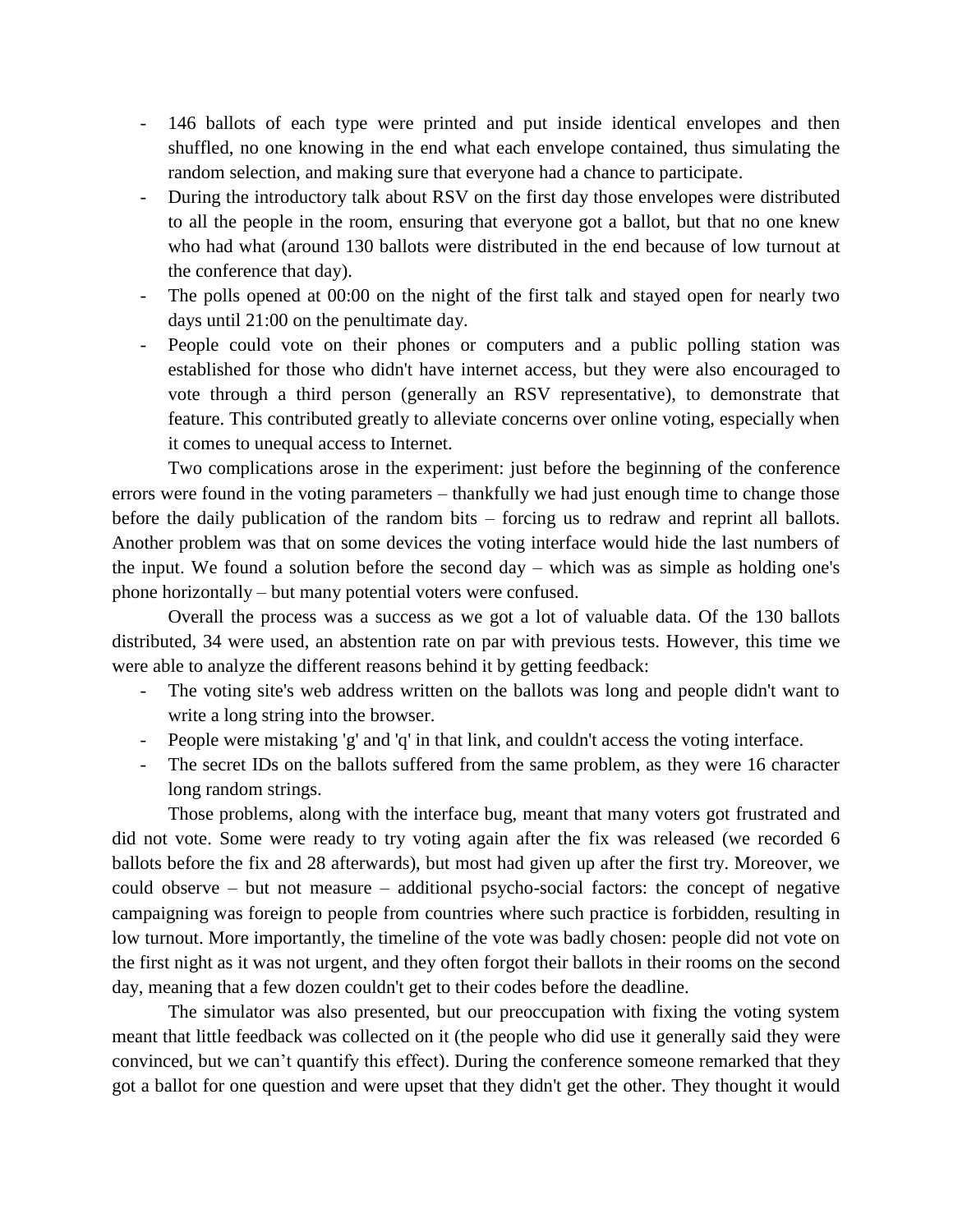be a common feeling, and it is a real concern, although if RSV were implemented in practice the frequent votes would not let people feel they were chosen for one and not the other.

Multiple people in the crowd also voiced concerns about the popular reaction if the result of a vote differed from the popular expectation, which is unavoidable. We set up an anonymous feedback collection website accessible from the voting page, and found that people mostly trusted the accuracy and security of the system but were nearly all on the fence on its legitimacy for a mass election, meaning that we need to improve the popular appeal of the system.

## **New institutions**

The public trial attracted the attention of one of the participants at the forum, Géza Tessényi, initiator of the Public Opinion Platform (POP, 2017). This new kind of institution for real-time democracy, created in 2015, aims to hack indirect democracy by acting as a political party whose members are elected normally but pledge to vote for the measures adopted by the population. Those measures are discussed on an online platform open to all – and not just to members of the party – and then voted upon. The platform is young, and multiple technological decisions need to be made to satisfy the following constraints:

- Everyone has to be able to easily access and contribute to the discussion and voting. This means including ways to counter the digital divide and promote public access.
- The online debate has to be productive, with concise arguments, and a system of expertise evaluation might be useful, as well as protection against lobbying.
- The whole system must be resistant to hacking and denial of service attacks. Moreover, there must be strong public trust in the results of the votes.
- Popular involvement should not be costly: both the time and the level of expertise needed to engage and contribute should be kept as low as possible.

The first constraint is far from easy to satisfy as any web-based platform will be inaccessible to a non-negligible proportion of the people – in 2013 at least 17% of the French population didn't use internet at all, and about 10% didn't have a mobile phone (Emmaüs Connect, 2017). However, it is crucial for the legitimacy of POP that its decision-making processes aren't discriminatory. To achieve this, it is necessary to distinguish between participation in the debates and participation in the voting process. It might be possible to partially forgot the first, but the second is essential.

As it happens, some of the technologies to solve the other constraints are already being used. For the second constraint, a potential system for public debate over legislation comes from République Numérique. It is also possible to go even further by condensing similar opinions with AI, raising the possibility of large scale debating. This kind of technology, developed by pol.is and vTaiwan (Pol.is 2017, vTaiwan 2017), is starting to show its usefulness and reliability, and we are currently collaborating with them to check potential adaptations. We need to test whether individual expertise evaluation is needed, potentially through a karma system. The last two constraints could be solved by using RSV, if we manage to make it seen as legitimate. This brings us to new ideas for institutions, such as the following: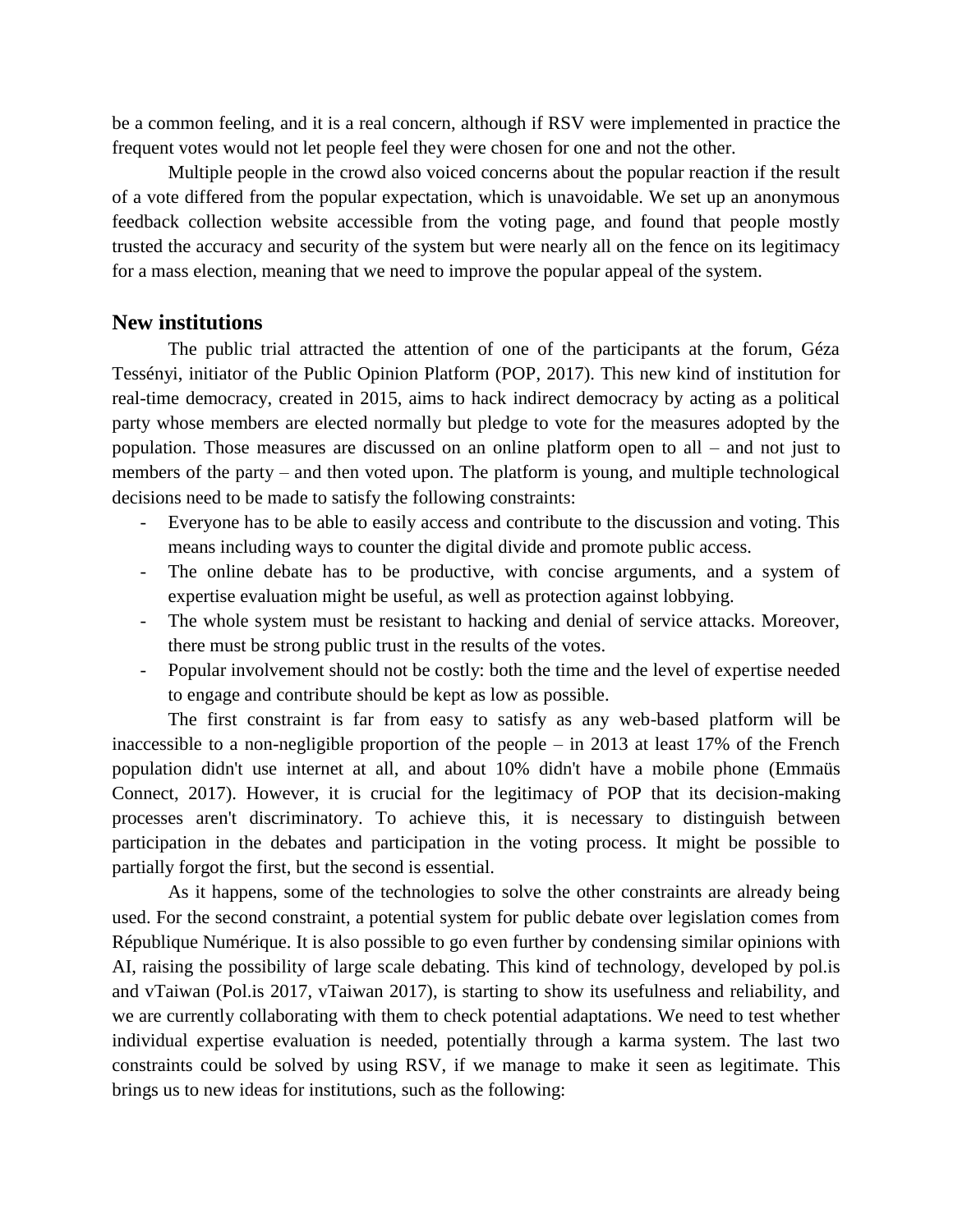- A decision is set to be discussed publicly (the originator of this decision can be the executive branch, a some parliamentary group or any citizen backed by a popular petition).
- A set of citizens is chosen randomly and given the power to decide on this question after a period of six months, and informed immediately.
- A general debate is open to the public, using best practices to make it as productive as possible (this would include AI-assistance and anonymous proposals to avoid extreme partisanship).
- After those six months, the sample, having been informed by the public debate, gets to vote on the issue.

Even this quick sketch of a political decision system has the following properties:

- Efficient for legislative purposes (maximum 6 months between proposal and decision)
- Well-informed, as the sample has a strong rational interest in documenting themselves as seen earlier.
- Fair, as it takes according to the interests of the general population instead of a single class of individuals.
- Resistant to lobbying, coercion and corruption.
- Politically engaging, as it allows every citizen to have their voice heard (as the debating platform guides the reflexion of the sample members), while preventing voter ignorance.

As new tools appear, new institutions could likewise benefit from those tools and make the public not only aware of them, but also proficient in their use through regular practice. Just like Greek city-states, all had different kinds of democratic institutions taking inspiration from each other, multiplying the debating platforms, voting tools, and innovative democratic institutions would benefit all actors in the system. Over time, those could converge towards a better solution that could be reached by only supporting self-sufficient initiatives.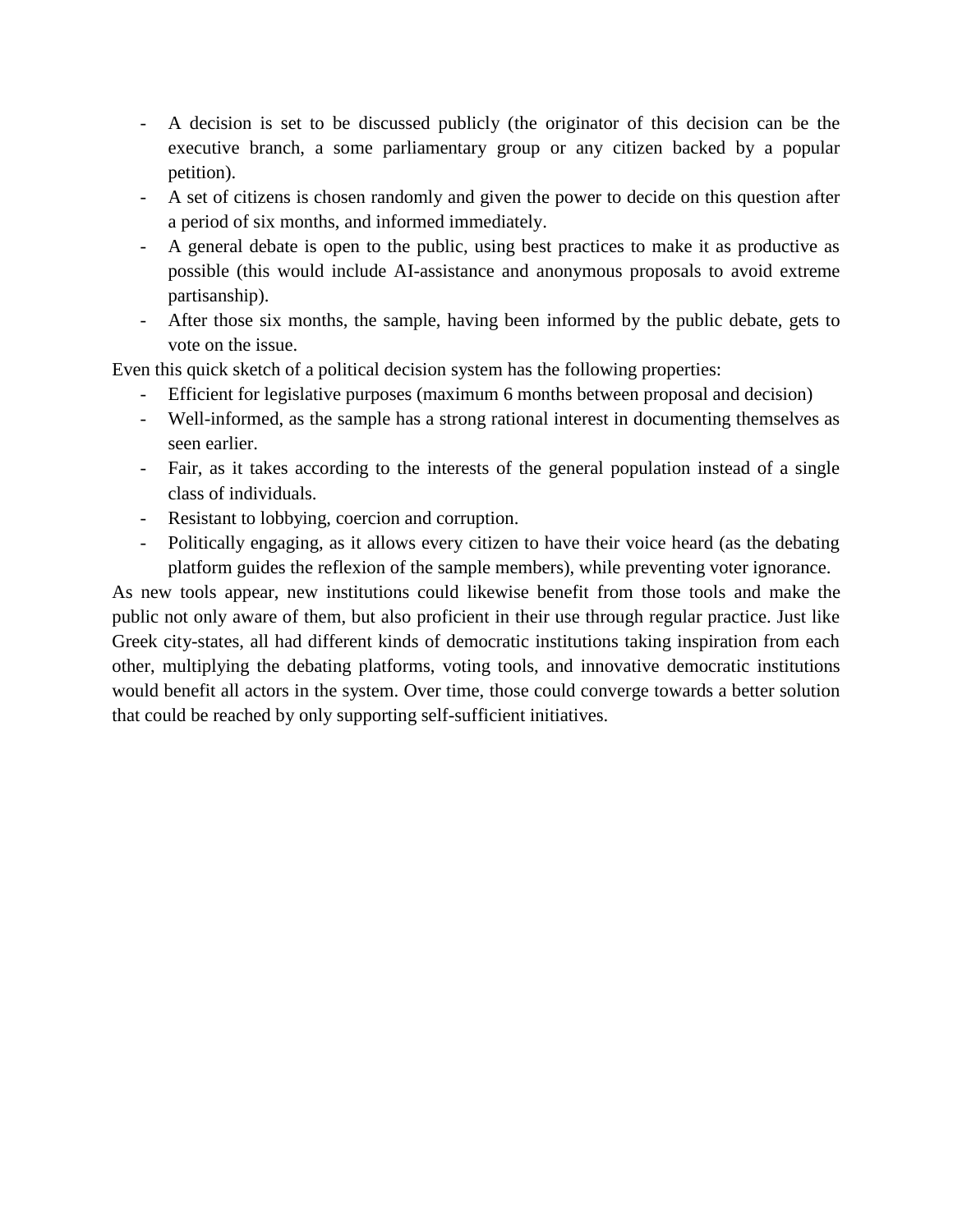#### **Future work**

This work is currently being extended in four directions. The first part concentrates on how to make RSV more palatable to the public and address the issues raised in San Sebastián. The interface changes have been made, with ballots much more user-friendly. A simple website providing a way to access all ongoing votes is also being developed (with shortened URLs and maybe QR codes). Two other experiments have been organized recently to study how people type in codes to avoid the q/p confusion noticed in San Sebastián, and a new code structure has been designed which is more secure as well as easier and faster to type in – with a much lower error rate. Another demo experiment is set to take place in November 2017, to vote on the official recommendations of the World Forum for Democracy. This will happen in parallel with another voting system – evaluation voting – and will allow us to compare turnout and see how concentrating on one issue affects voters' perceptions. The RSV simulator is also being improved and will soon be advertised to check its effectiveness. Finally, a tool is being developed to work jointly with the simulator, whose objective is to let people create their own RSV votes on a limited scale. A psychological study of the effects of such tools on people's opinion might be a good idea once they are already well tested.

The second part lies in restarting the debate on sortition and sampling itself. This is a much harder problem as some deeper issues are present. In some countries, such as France, the strongest proponents of sortition (and sometimes the only ones) tend to be in fringe parties, which changes the focus of the debate and could damage the idea by association. To change this, a book is currently being published, which will hopefully create a more balanced perspective on the subject and move the debate closer to the general public's interest. To contribute to this debate, a better understanding of the history of the idea would be very useful. In particular, there is a need for more research on the political mechanisms that led to its consideration for potential adoption in the mid 18th century before it disappeared entirely from the public discourse – which led to a complete redefinition of the term "democracy" itself between 1770 and 1860.

The third part corresponds to current work with POP, focusing on a technological watch and cooperation with major actors in debating and AI software to settle on an architecture and launch its first public interface. This is leading to more exchanges between both projects, as the use of RSV by POP would make the voting system more familiar and, hopefully, allow it to be tested in real-world situations of increasing importance as the influence of the platform-party grows. To improve the accessibility for people with limited online access, we are also considering authentication alternatives, such as sending code books by physical mail and letting people vote by phone, and whether a multi-tiered authentication system could work. This could introduce some vulnerabilities in the system but a smart design might limit those.

Finally, more theoretical work is underway, focusing on institution and infrastructure design to take advantage of new tools. One innovative design for a global governance system was developed in the context of the Global Challenges Foundation's New Shape Prize, and research is ongoing to see how sampling could be used efficiently in different political systems.

# **References**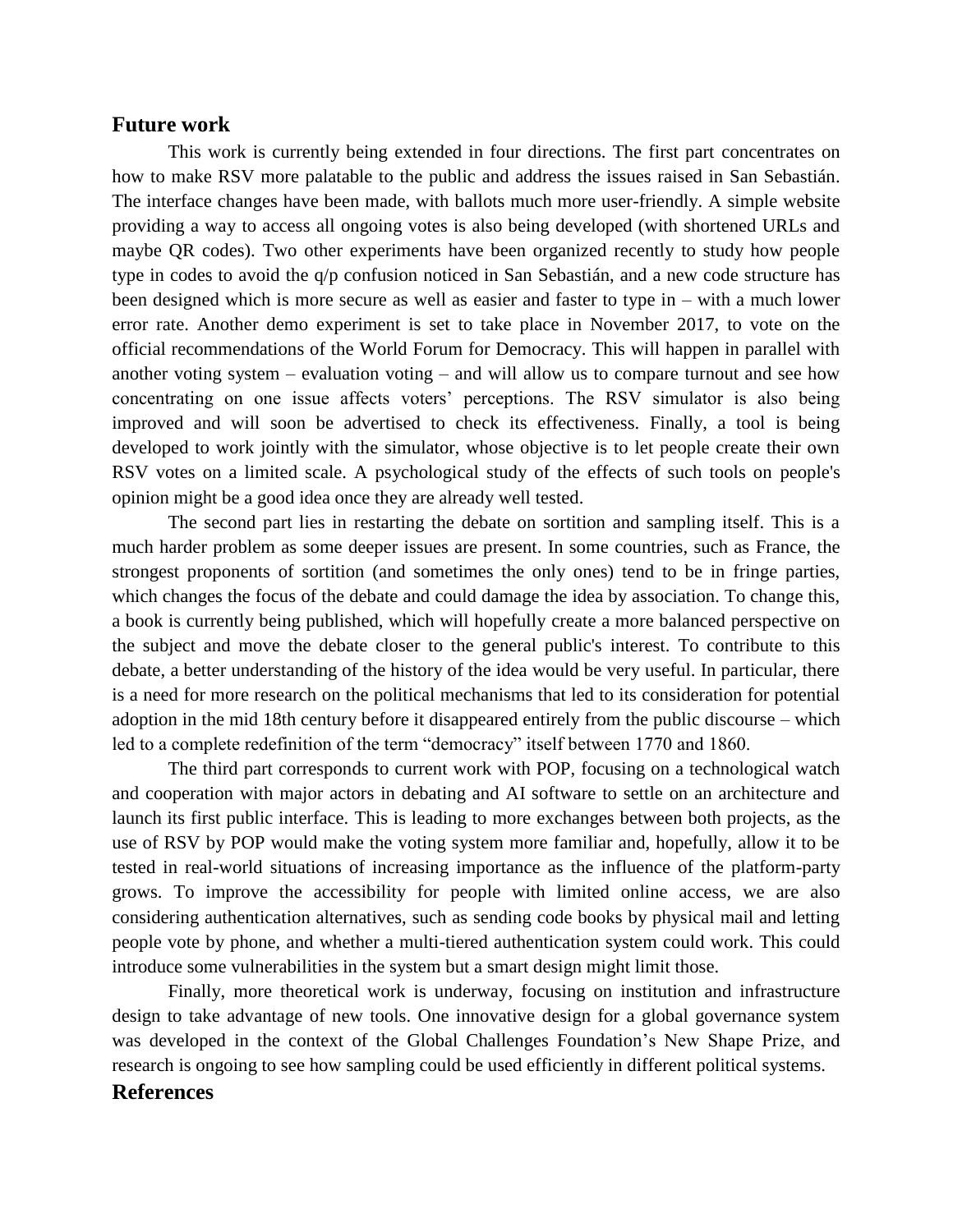Bendor, J., Diermeier, D., & Ting, M. (2003). A behavioral model of turnout. American Political Science Review, 97(2), 261-280.

Blais, A., Pilet, J. B., Van der Straeten, K., Laslier, J. F., & Héroux-Legault, M. (2014). To vote or to abstain? An experimental test of rational calculus in first past the post and PR elections. Electoral studies, 36, 39-50.

Bouclin, S. (2002), Abortion in Post-X Ireland. Windsor Review of Social and Legal Issues. Available at SSRN:<https://ssrn.com/abstract=1395324>

Bouton L, Conconi P, Pino F, Zanardi M, Facchini G, Steinhardt M, Giavazzi F, McMahon M, Mian A, Sufi A, Trebbi F (2015). Detecting vote buying in monetary aggregates: New evidence on monetary political cycles. Vox, retrieved from voxeu.org

Chaum, D. (2017) Random-Sample Voting, White paper. Retrieved from [ww.rsvoting.org](http://www.rsvoting.org/)

Congleton, R.D. (2001). Rational Ignorance, Rational Voter Expectations, and Public Policy: A Discrete Informational Foundation for Fiscal Illusion, Public Choice, 107-35. <https://doi.org/10.1023/A:1010337412291>

Da Canal, M. (1275), Les Estoires de Venise; Cronique des Veniciens.

DeSart, J., & Holbrook, T. (2003). Campaigns, polls, and the states: Assessing the accuracy of statewide presidential trial-heat polls. Political Research Quarterly, 56(4), 431-439.

Dosière, R (2014), Le Métier d'élu local, Le Seuil.

Downs, A. (1957). An Economic Theory of Democracy, HarperCollins Publishers.

Geys, B. (2006). Explaining voter turnout: A review of aggregate-level research.

Electoral studies, 25(4), 637-663.

Gilens, M., & Page, B. (2014). Testing Theories of American Politics: Elites, Interest Groups, and Average Citizens. Perspectives on Politics, 12(3), 564-581. doi:10.1017/S1537592714001595

Granberg, D. (1999). Cross-cultural comparison of responses to the Monty Hall dilemma. Social Behavior and Personality, 27(4), 431– 438

Grofman, B. (1993). Is turnout the paradox that ate rational choice theory. Information, participation, and choice: An economic theory of democracy in perspective, 93-103.

Großer, J. & Seebauer, M. (2016). The curse of uninformed voting: An experimental study, Games and Economic Behavior, Volume 97, Pages 205-226, [https://doi.org/10.1016/j.geb.2016.04.009.](https://doi.org/10.1016/j.geb.2016.04.009)

Herbranson, W. T., & Schroeder, J. (2010). Are birds smarter than mathematicians? Pigeons (Columba livia) perform optimally on a version of the Monty Hall Dilemma. Journal of Comparative Psychology, 124(1), 1.

Jackman, R. (1987). Political Institutions and Voter Turnout in the Industrial Democracies. *American Political Science Review*, 81(2), 405-423. doi:10.2307/1961959.

Kanazawa, S. (1998). A possible solution to the paradox of voter turnout. The Journal of Politics, 60(4), 974-995.